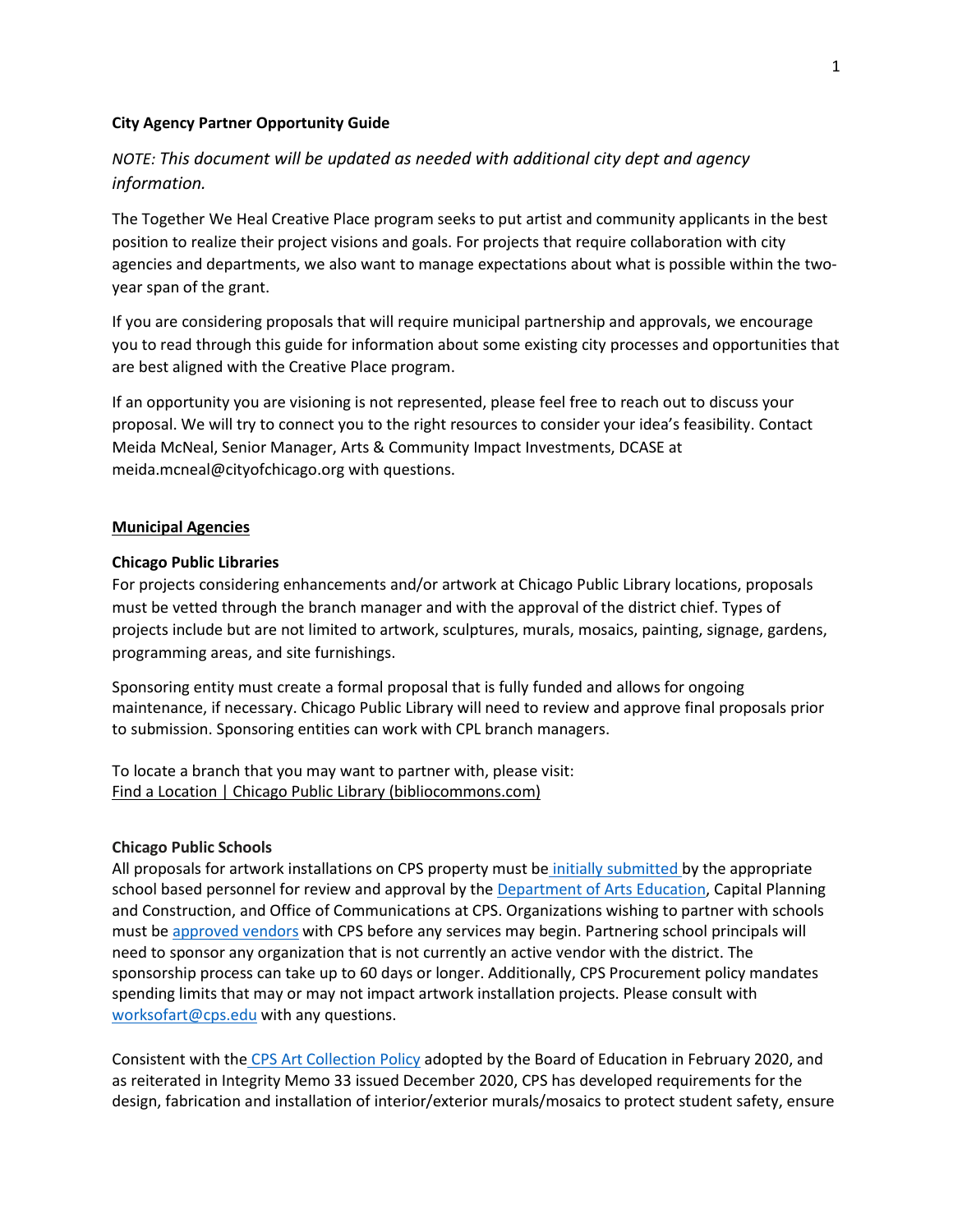the longevity of the artwork and to preserve the artwork during any future building renovations. Any organization or artist wishing to install a mural or mosaic on CPS property must adhere to these guidelines. An Arts Installation and Projects Services Agreement between the vendor and CPS is required before any work on CPS property begins.

## **Chicago Park District**

## **Park Enhancement Committee**

For projects considering enhancements and/or artwork at property owned by the Chicago Park District, proposals must be vetted through the [Park Enhancement Committee](https://www.chicago.gov/content/dam/city/depts/dca/Grants/twh/parkfaq.pdf) with the approval of the local park supervisor and area manager. Types of projects include but are not limited to artwork, sculptures, monuments, ornamental fountains, murals, mosaics, painting, signage, plaques, plazas, gardens, structures, pavers, boulders, site furnishings, free library boxes, and donor recognition.

- $\circ$  Sponsoring entity must create a formal proposal (includes information from the PEC [Enhancement & Artwork checklist\)](https://www.chicago.gov/content/dam/city/depts/dca/Grants/twh/artworkchecklist.pdf) that is fully funded and allows for ongoing maintenance, if necessary
- $\circ$  Formal Proposal goes to the Park Supervisor and Area Manager who submit (via submittal form) to the chair of the PEC
- $\circ$  If Proposal is accepted for an installation on Park Property, entity/sponsor will need to acquire:
	- o CPD Access [Permit](https://urldefense.com/v3/__https:/www.chicagoparkdistrict.com/general-access-permit__;!!B24N9PvjPQId!YJpsrxIjYafrckOAqZt9HObnTymm6J0yLPkgNhlnF9qWABC1Pc5LPjzbVPNrVAXqVcrntuDIgFcFNbP9D3XGPt65aQExaBoNNuvdfc4c4BkiwDg$)
	- $\circ$  Art Installation Agreement (se[e generic sample](https://www.chicago.gov/content/dam/city/depts/dca/Grants/twh/artagreement.pdf) subject to modifications per project/installation details)

## **Exterior Mural Installation Standards**

All proposals for exterior mural installations must be initially submitted by the appropriate Park Supervisor for review and approval by the CPD Park Enhancement Committee. Exterior mural proposals must not have significant or permanent impact on existing CPD structures. Standards have been developed to eliminate any risk of damage to exterior masonry wall construction or hinder the ability of structural systems to perform as designed. Se[e here](https://www.chicago.gov/content/dam/city/depts/dca/Grants/twh/cpdrmural.pdf) for more details on art agreements and installation details for murals in the parks.

## **ARCS program**

The [Athletic Use, Resident, Contractor, and Service Provider \(ARCS\) program](https://www.chicagoparkdistrict.com/doing-business/arcs-program) enables community groups, organizations, and businesses to enter into a mutual agreement to provide mission-centered programs and services to the public on Park District property. Participation in the ARCS Program is open to organizations that meet the criteria listed in the [ARCS Guidelines](https://assets.chicagoparkdistrict.com/s3fs-public/documents/departments/New%20Business%20Development/ARCS/Updates%20-%20Nov%202021/ARCS%20Guidelines-Final%20092421.pdf) who are interested in utilizing Park District facilities on a regular basis. Applications and required documentation must be submitted for review at least 60-90 days ahead of planned programming**.**

## **City of Chicago Mural Registry Resource Guide**

Thi[s Mural Registry Resource Guide](https://www.chicago.gov/content/dam/city/depts/dca/Public%20Art/mural_registry/muralresourceguide.pdf) helps artists and community stakeholders navigate the process of creating and registering completed murals on the Mural Registry. The Mural Registry is managed and maintained by the Department of Cultural Affairs and Special Events (DCASE).